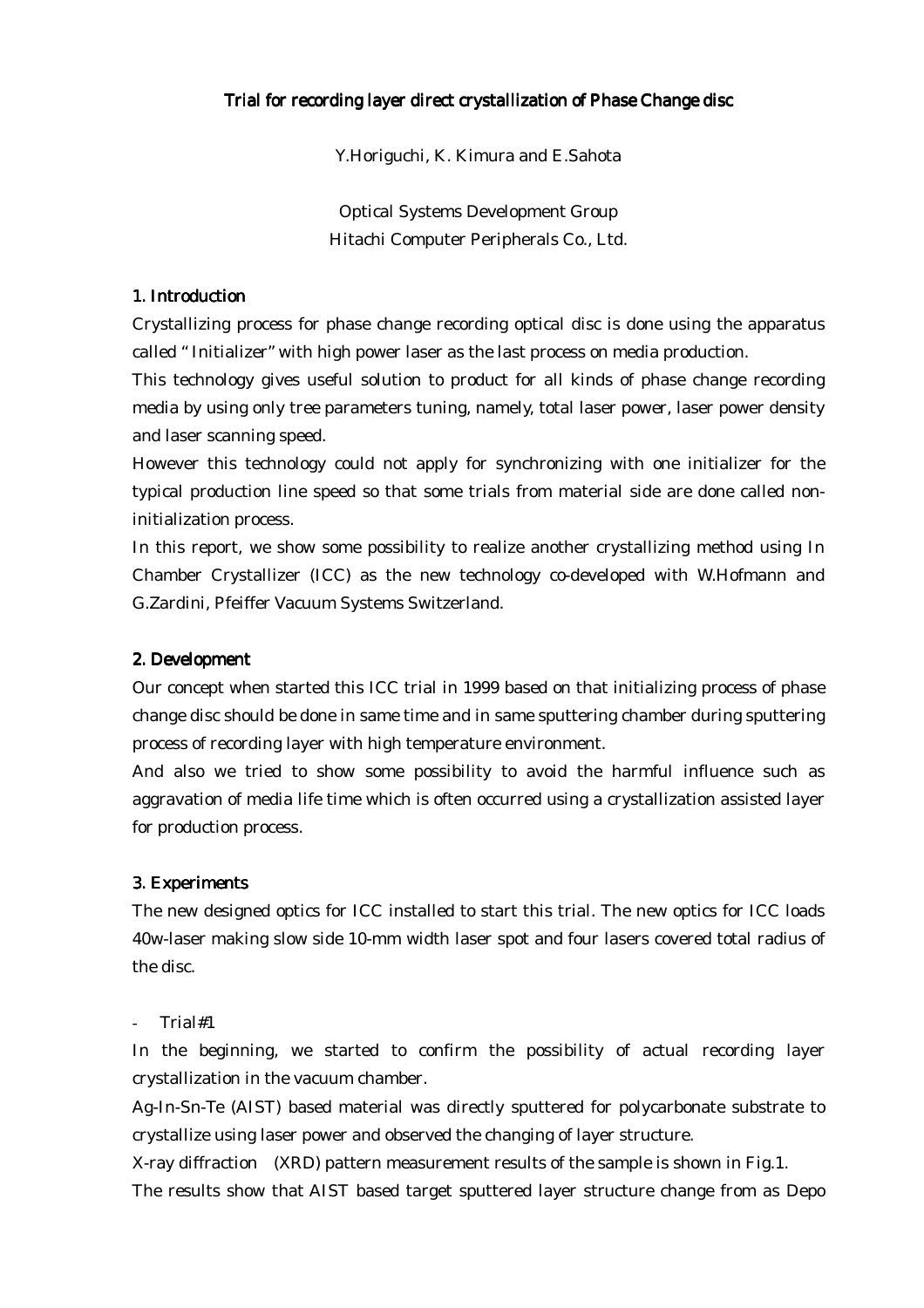## State to crystalline.

We are using modified WAVE2-5 sputter machine from Pfeiffer Vacuum Systems for this experiment. The apparatus shape shows Fig.2.

# - Trial#2

In the next stage, we made sandwich layer structure sample which consist from  $\text{ZnSSiO}_2$  as lower protect layer, AIST and  $ZnSSiO<sub>2</sub>$  as upper protect layer, which crystallized same as trial#1 method. Fig.3 shows the sample structure of this experiment. In the beginning of this trial, we check the laser absorption late of each layer structure shown in Table.4 by optical simulation.

From the results of trial#1, we found too much laser power required obtaining the crystalline state than expected in the case of mono AIST layer structure. According the simulation results show the absorption rate of 10-nm thickness AIST layer has fewer than 10 percent. In case of sandwich layer structure has more over than 30 percent and also we expect to have some advantage of heating up effect from covered both thick protection layers? The simulation results show in Table.4.

Comparing the results to sandwich layer structure of this experiment and typical crystallizing method, we sputtered the reflection layer to the sample disc after crystallizing for testing area using conventional initializer in air atmosphere. Fig.5-1, -2 shows the results of crystallization method in two parts on one disc.

The results from ILC method are slightly lower than conventional method in comparison of reflective rate. The different of reflective rate result is caused by different laser power density between these two types of crystallizer.

# - Trial #3

We also try to evaluate finding the possibility of new crystallizing method to another structure layer structure type, which shows in Fig.6, likes as next generation phase change disc.

We have no solution to evaluate the detail for this kind of disc except measurement of reflection rate in this moment. However we confirmed the function using another type of crystallizer, called ILC (ILC; In Line Crystallizer) and confirmed good results.

# 4. Conclusion

We confirmed the possibility using ICC method for crystalline process and obtain the good results. However there are some important issues for improvement to use industrial purpose.

- 1. The improvement of apparatus for obtaining more uniformed crystalline state.
- 2. The observation of material structure for high speed crystallizing.
- 3. The establishment of analyzing method to evaluate total performance of system.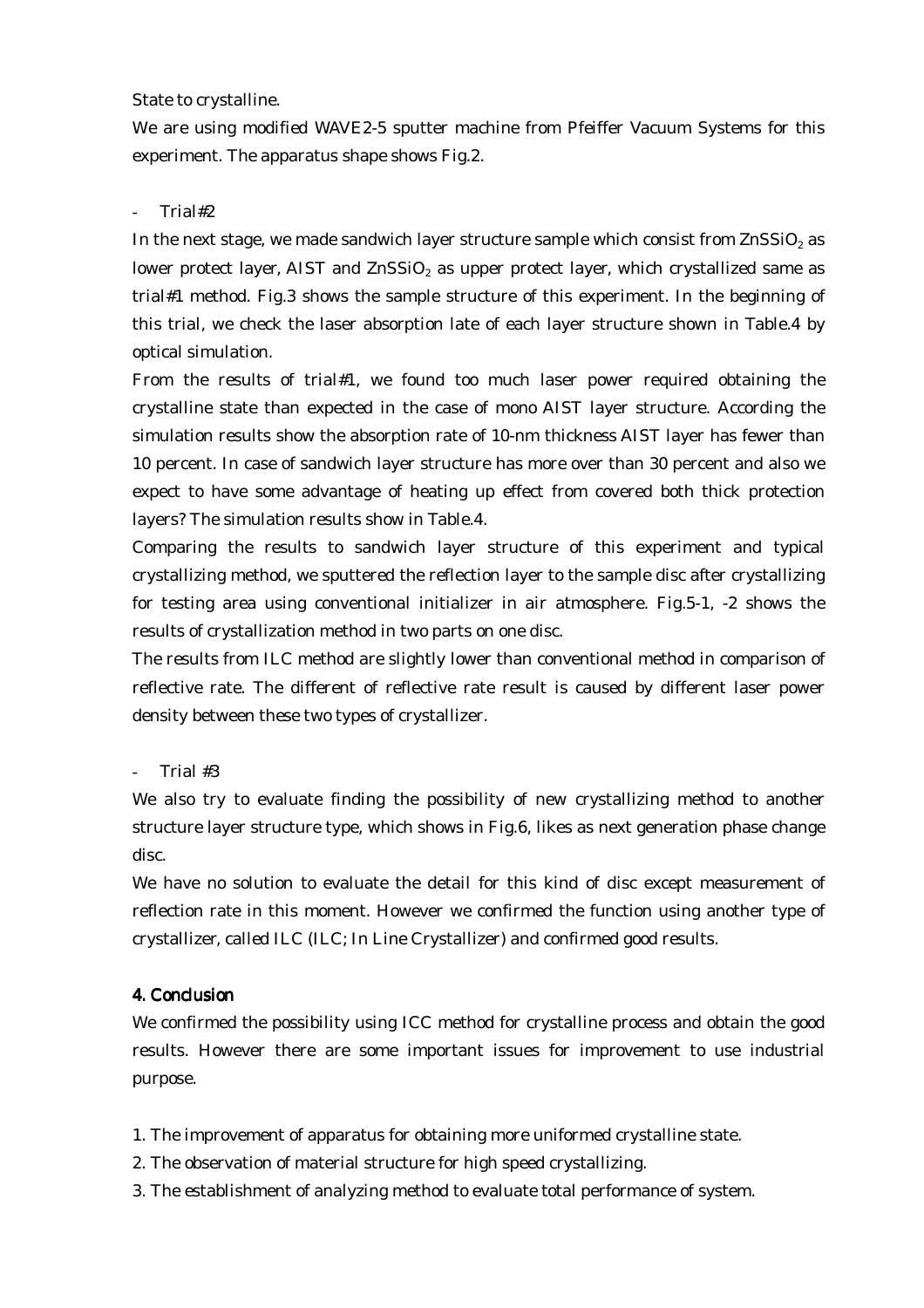## References

- 1) Markus Michler : 2000 Analysegruppe IMS , XRD-Measurements on GST & AIST films
- 2) S. Ogawa, K. Takeguchi and I. Morimoto; SPIE Vol.3410 ODS'98 . p244
- 4. K. Hanaoka, M. Shinkai, K. Shibata, H. Miura and M. Harigaya; Jpn. J. appl. Phys.'02 49<sup>th</sup> Spring Meeting , 29a-ZH-3 p1154 (Japanese)



Fig.1 X-ray diffraction (XRD) pattern



Fig.2 In Chamber Crystallizer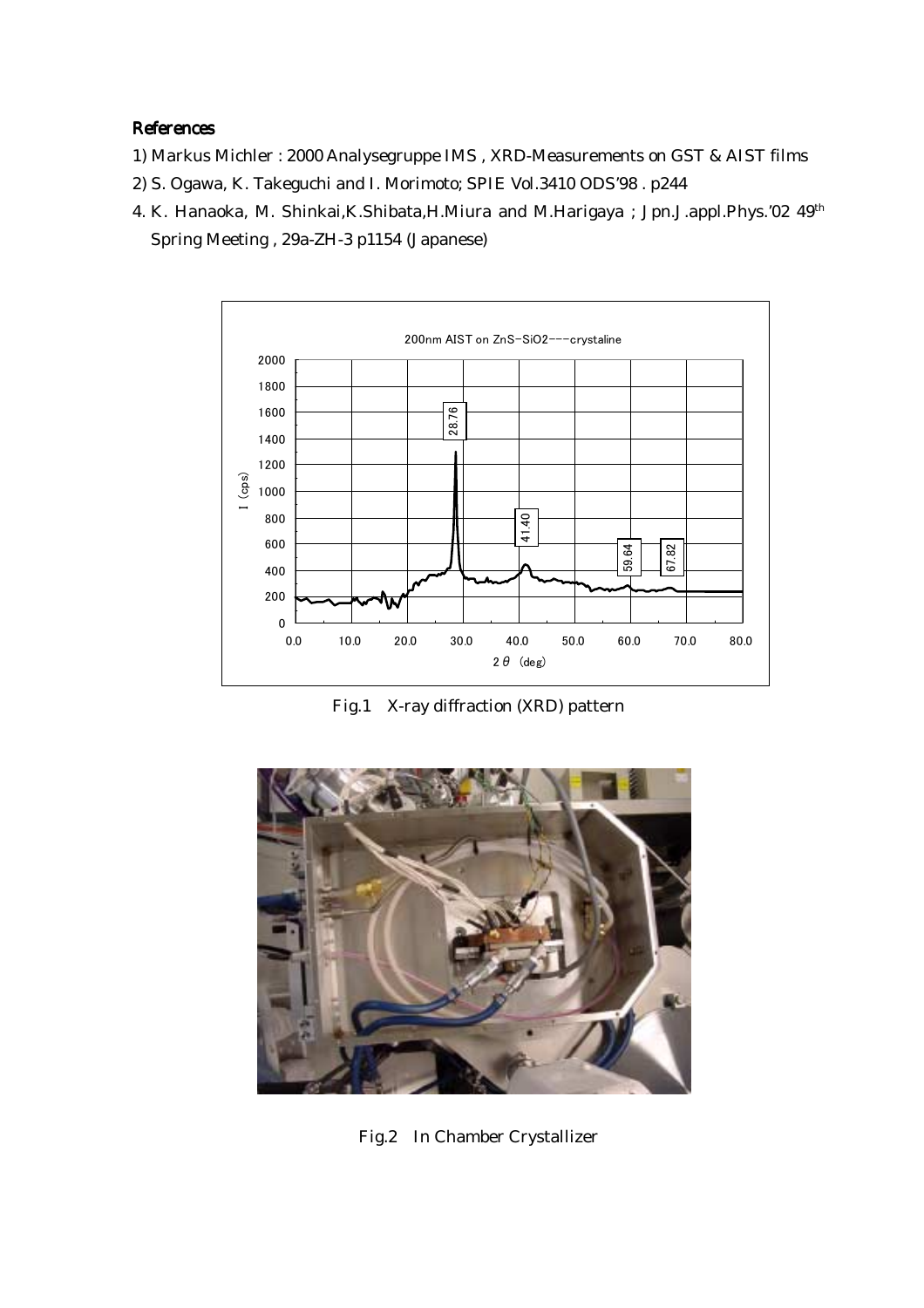

Fig.3 Layer structure for Trial#3

| Layer structure                          | <b>Reflection rate</b> |  |
|------------------------------------------|------------------------|--|
| AIST 10 <sub>nm</sub>                    | 5.8%                   |  |
| AIST 20nm                                | 10.0%                  |  |
| $ZnSSiO2$ 30nm+AIST 20nm+ $ZnSSiO2$ 70nm | 30.1%                  |  |
| ZnSSiO, 70nm+AIST 20nm+ ZnSSiO, 70nm     | 40.5%                  |  |

| Table. 4 Laser absorption rate |  |  |  |  |
|--------------------------------|--|--|--|--|
|--------------------------------|--|--|--|--|



Fig. 5-1 Reflection rate